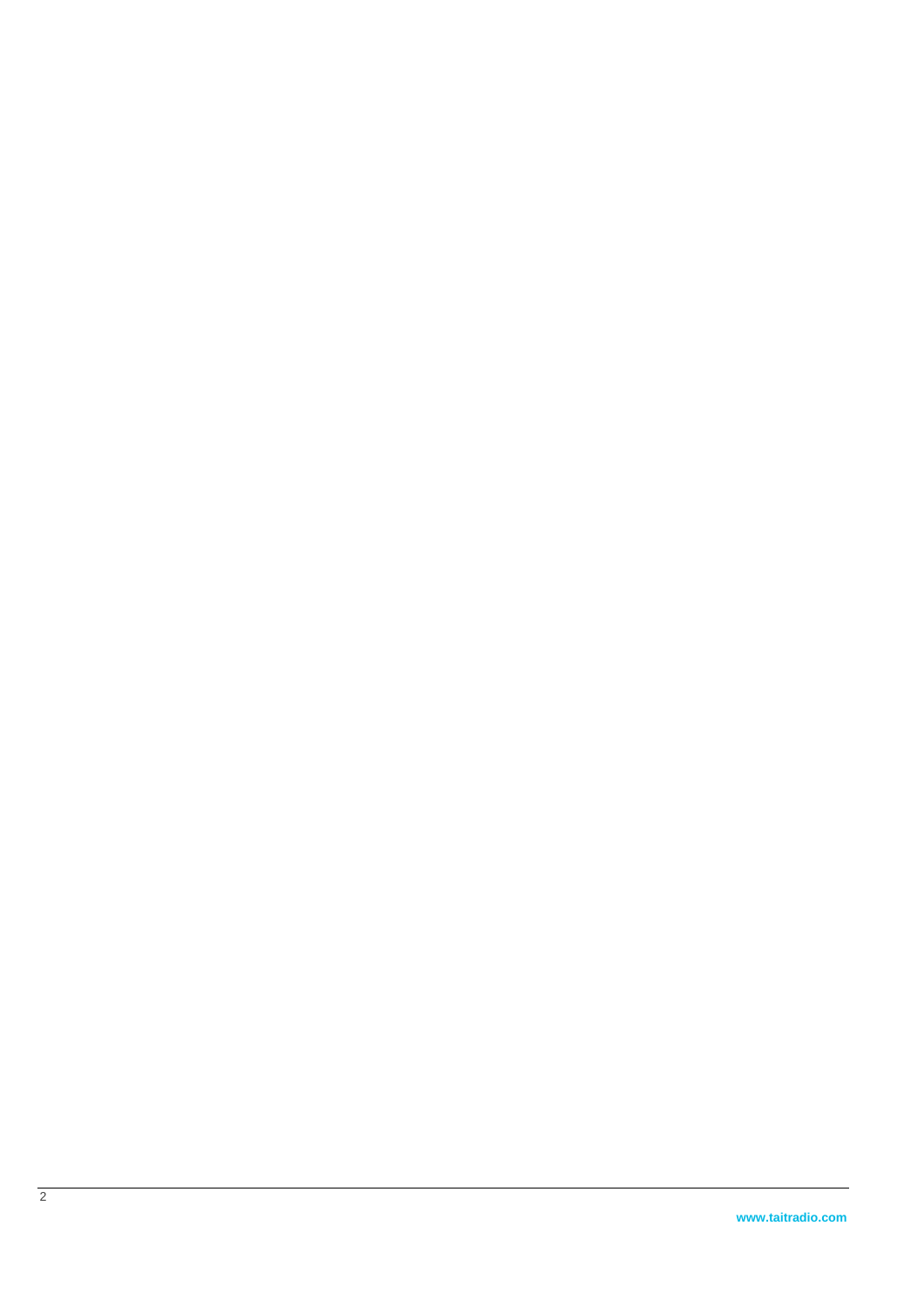# **EXECUTIVE SUMMARY**

For the past decade, critical communications have been defined by digital land mobile radio (LMR) technologies TETRA, P25, and DMR; indeed mission critical voice and data services have been framed in terms of what LMR could deliver. Now we are told that LTE – and eventually 5G – will better meet the critical communications requirements of public safety, utilities, transport, mining and others; that while these technologies won't replace LMR overnight, replacement is inevitable and we must start planning now.

In this paper, we will investigate:

- Where are Critical Communications heading?
- What is changing the Critical Communications Market?
- Best of both worlds: 4G LTE *and* LMR
- Mission-critical LTE?
- Unifying your Critical Communications
- Developing UCC solutions for the real world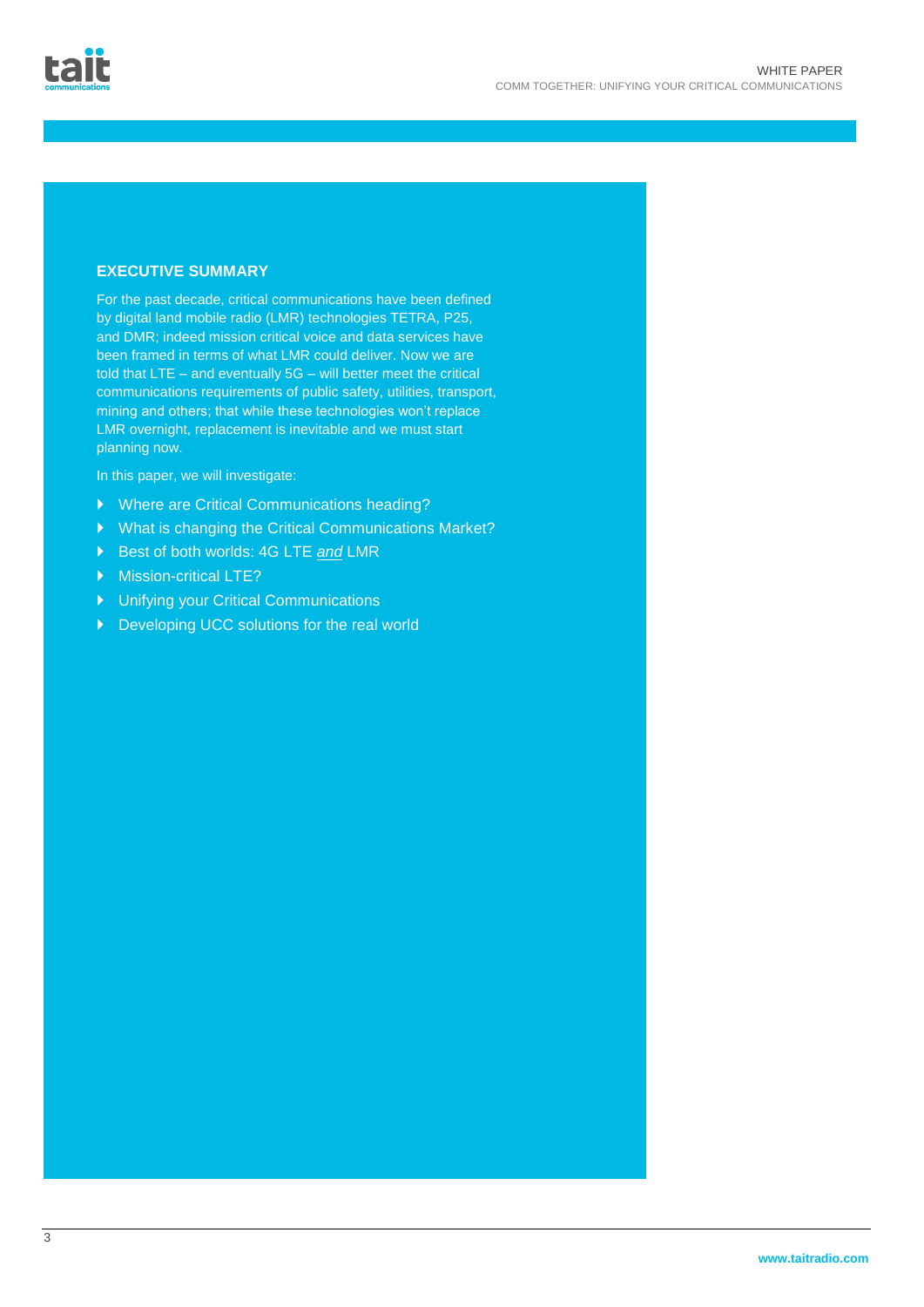

# **WHERE ARE CRITICAL COMMUNICATIONS HEADING?**

Experienced network operators are all too aware of the associated costs and risks inherent in wholesale replacement of their communications network. Fortunately, there is an effective alternative, as Ross Spearman, Chief Technology Officer at Tait Communications explains:

"The future of comms… is really the convergence of voice and data over multiple bearers…to make that happen in a seamless way for the end user, so they don't care what network they're on: it just works".

This is 'Unified Critical Communications' (UCC) – an approach that is both radical, and deceptively simple.

Unlike traditional reliance on a single communications technology, Unified Critical Communications combines the strengths of a diverse range of technologies, while mitigating their individual weaknesses. It will:

- **P** replace traditional single-technology solutions with multiple communictions bearers,
- open up the choice of a much wider range of equipment types and vendors,
- integrate different networks so that they are managed as one,
- deliver communications to users who are unaware that they are using multiple networks,
- deliver critical communications as a service to frontline personnel.

# **DEFINING CRITICAL COMMUNICATIONS**

Regardless of industry or organization, critical communications systems share these core requirements:

- $\blacktriangleright$  High availability communications services available without interruption
- $\blacktriangleright$  Reliability performance and coverage consistently meet required service levels
- $\triangleright$  Call services at least voice calls (group, individual, priority), and data communications (short data services, packet data)
- Security communications services, access and critical information are protected
- $\blacktriangleright$  Interoperability for public safety, national security and military organizations. communications interoperation between organizations and networks (including different network types)

Critical communications systems must be able to deliver their services 24/7, including real-time group communications, manage intermittent heavy traffic loads, maintain communications in the face of damage or outages, and ensure the security of all communications. In contrast, consumer networks – designed to reach the largest number of subscribers with competitively priced service options – work within a 'best effort' model that cannot guarantee availability, reliability, or security.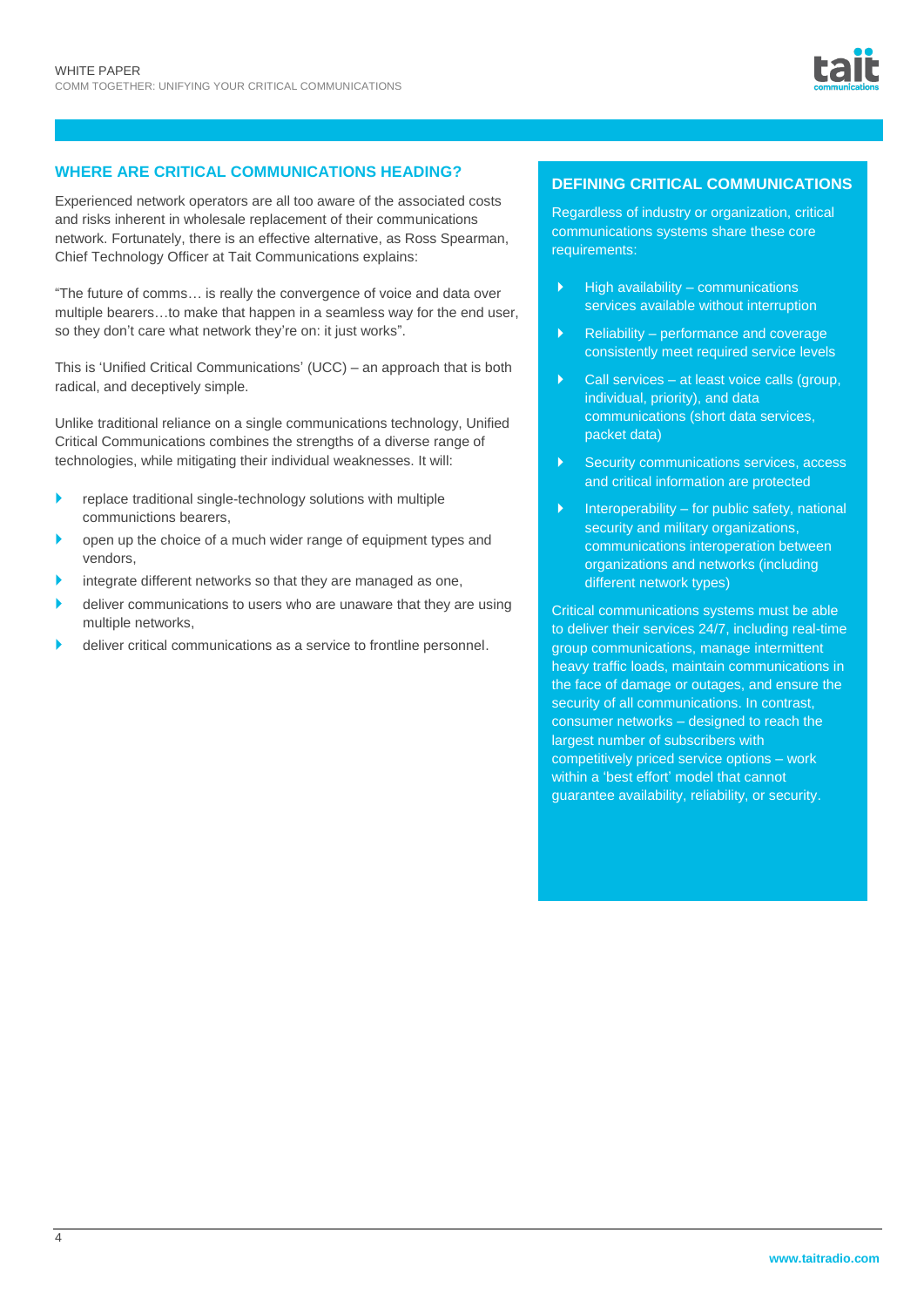# **WHAT IS CHANGING THE CRITICAL COMMUNICATIONS MARKET?**

## **Increasing Market Size**

The Critical Communications market is huge and growing rapidly – although there is a lack of consensus over exactly how big it is. Some analysts forecast the global value of Critical Communications reaching USD \$20.12 billion by 2023, at a CAGR of 8.1% (up from a 2016 baseline of USD \$11.76 billion). Others place it at around USD \$10 billion by 2022, based on increasing integration of LTE and LMR.

Similarly, there are divergent views on market segment growth in the Critical Communications market. While some pundits see public safety taking half the market, IHS Markit views utilities as leading mission-critical LTE sales, followed by public safety, transportation and industrial.

Either way, it's a safe bet that Public Safety organizations continue to invest heavily in both LMR and LTE critical communications, with no indication that a transition from LMR to LTE is imminent.

## **Changing Expectations**

It is useful to recap on how major changes in technology have shaped critical communications expectations, for both operators and users.

| Mobile radio        | LMR as starting point for critical comms: keeping personnel in touch.     |  |  |
|---------------------|---------------------------------------------------------------------------|--|--|
| Personal computing  | Software replaces hardware functions and designs.                         |  |  |
| Networking          | Distribution and integration of information. TCP/IP open standards start. |  |  |
| Open standards      | Interoperability and commoditization of comms products.                   |  |  |
| Mobile phones       | Consumer-grade cellular voice (and texting) competing with LMR.           |  |  |
| Digital LMR         | Development and roll-out of P25, TETRA, DMR open standards.               |  |  |
| High bandwidth data | Fast, wide-area distribution of control and non-text data e.g. video.     |  |  |
| Smart phones        | Ubiquitous data-oriented cellular with better services and UI than LMR.   |  |  |
| Automation          | Faster and lower cost integrated control and operation.                   |  |  |
|                     |                                                                           |  |  |

Even before LTE, cellphones highlighted the contrast between what domestic consumers used, and mission-critical portable radios.

- Cellphones had become light-weight, pocket-friendly, easy to operate, with high res displays, alphanumeric keys, and a wide array of user applications. Heavily subsidized by telcos, they were also relatively inexpensive.
- On the other hand, LMR portables were big and heavy, expensive, with monochromatic displays, required training, and had almost no applications. But unlike cellular phones, LMR equipment was extremely rugged, with big batteries that gave it superior range, supported push-to-talk (PTT) talkgroup and individual voice calls, and communicated reliably across resilient networks that could handle peak loads without congestion or failure.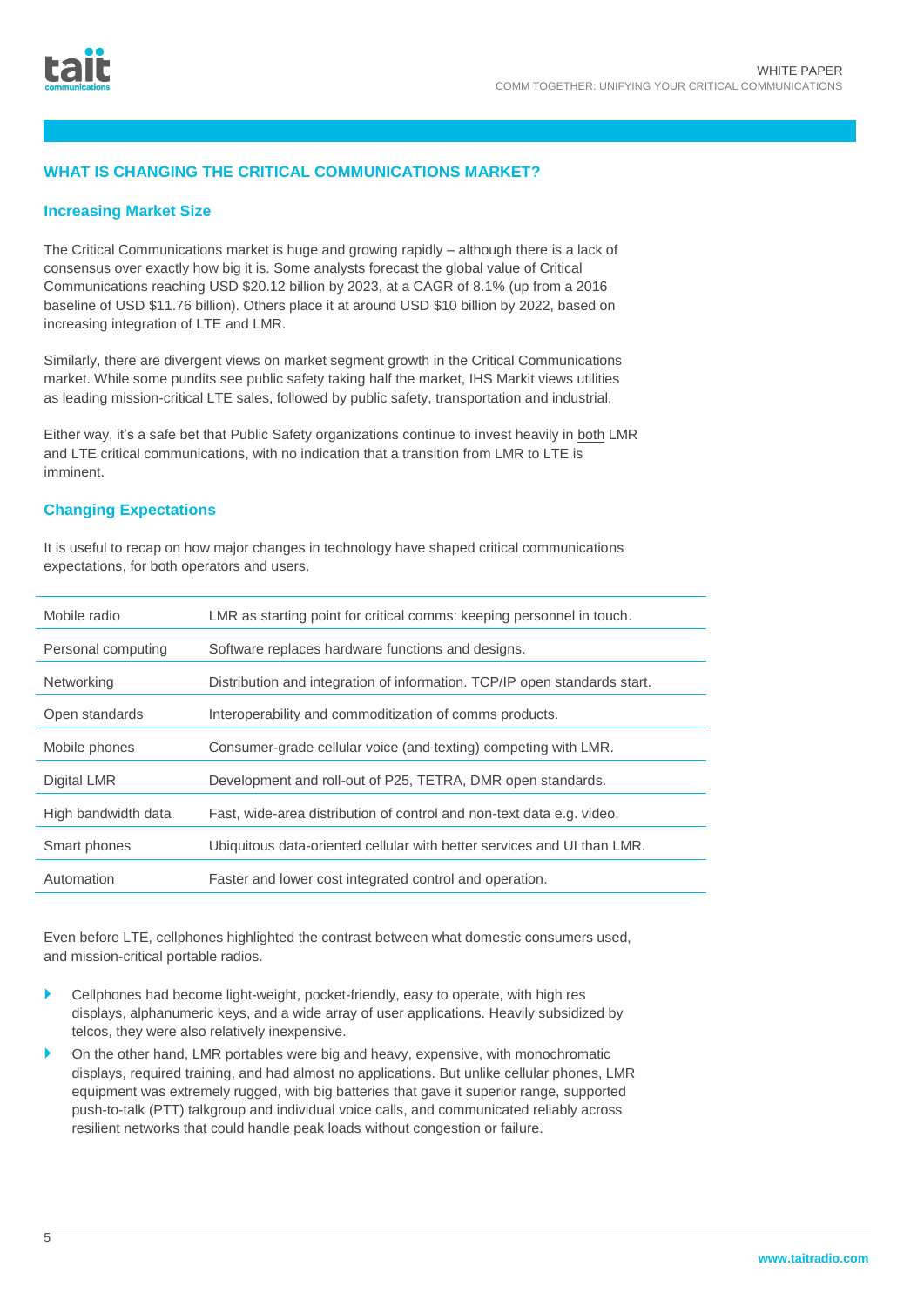# **The game changer: high speed data**

The introduction of high-speed data into communications was transformative. Until the beginning of the 21<sup>st</sup> century, critical communications systems were voice-oriented LMR, and – with the exception of text-oriented short data services – data was considered a nice-to-have. LMR narrowband data was limited to whatever could be pushed through a 9600 bps channel. With 2.5G, General Packet Radio Service (GPRS) could be grafted onto LMR, but data calls were charged by usage (bytes downloaded or duration).

When 3G appeared, the discrepancy between cellular and LMR widened into a chasm. 3G HSPA standards delivered data rates that could support Internet access, high-resolution graphics, video streaming, video calls and even internet TV.

Within a short time, both LMR companies and their critical communications customers recognized that narrowband data performance was holding back the improvement and expansion of their operations. However, when UCC combines the superior reliability and security of LMR with cellular high-speed data, it is a serious game changer.

Without sacrificing the trusted integrity of their mission critical communications, organizations can access features that might have seemed virtually unimaginable a decade ago.

# Here's what to expect:

## **Law Enforcement**

 Evidential-quality police video uploads, license plate recognition, vehicle database checks, gunshot location surveillance, real-time automatic vehicle location.

## **Fire**

Fireground video monitoring, GIS maps in real-time, physiological monitoring of firefighters.

#### **EMS**

 Remote coordination between ambulances and hospitals to monitor patients, including real-time medical telemetry (ECG, EEG), patient medical history and medical images.

#### **Public Transport**

 Fleet monitoring for rail and metro, wide-area Real Time Passenger Information (RTPI), traffic light pre-emption.

## **Mining, Oil and Gas**

 Remote control and diagnosis of oil platforms, rigs, pipelines, power utility plants, and mine operations.

#### **Utilities**

 Next generation smart grid with distributed generation, real time demand forecasting, response and load balancing, full distribution automation, teleprotection, smart lighting, dynamic energy pricing.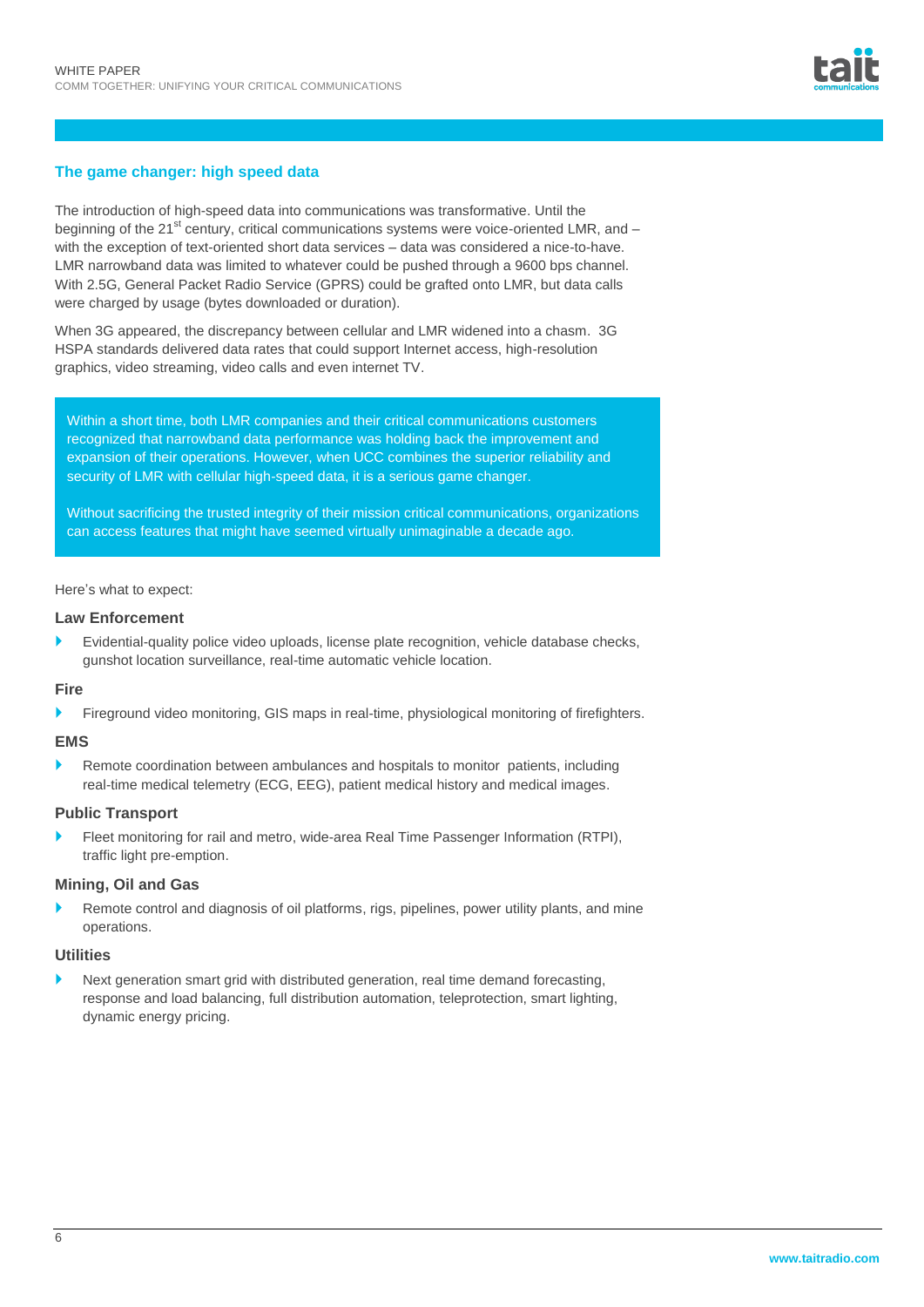# **BEST OF BOTH WOLRDS: 4G LTE AND LMR**

With 4G LTE offering broadband data rates considerably better than 3G, the innovations promised for critical communications move from the theoretically possible to the practically and economically feasible. John Gorrell, Tait Vice President of Corporate Strategy points out:

*"Public safety's appetite for situational awareness data, especially video, has accelerated thanks to the roll-out of national LTE networks such as FirstNet in the U.S., the Emergency Services Network (ESN) in the United Kingdom, and SafeNet in Korea."*



Does this mean the LMR is becoming irrelevant to public safety? It would seem not.

In fact, even the operators of these vast LTE systems warn that public safety agencies cannot rely on LTE alone. They consider LMR to be a necessary element of public safety critical communications for the foreseeable future.

For example, the official FirstNet website states:

*"First responders currently use land mobile radio (LMR) networks for mission critical voice communications. When the nationwide public safety broadband network (NPSBN) is launched, it will not replace their LMR systems. The network is expected to initially transmit data, video, and other high-speed features, such as location information and streaming video, as well as non-mission critical voice. Public safety entities will continue to use LMR networks for their mission critical voice needs…*

*… Public safety entities will continue to rely on their LMR networks for mission critical voice features – such as Group Communications and Direct-Mode – that are needed in an emergency response setting"*

(Source: https://firstnet.gov/network/lmr)

One aspect of this emergency response setting needs emphasizing for all critical communications. LMR is consistently the last technology available when all others fail, due to a variety of failsafe options designed to preserve communications – even when major components of the network are damaged or become inoperable. Thus, if the core network in a multi-site LMR system fails, individual sites can switch to local standalone operation and connect any units within range. Even if all sites are down, units can still talk to each other in direct (simplex/talkaround) mode. Unique to LMR, these fallbacks are crucial for public safety.

Conversely, LTE was designed as a pure data network that gives the maximum number of customers the maximum service, data rates, and capacity on a 'best effort' basis. Voice has been added as push-to-talk over cellular (PoC) and voice-over-LTE (VoLTE), both of which convert voice to data for transmission, then re-converts at the other end into voice. Missioncritical public safety users require public safety grade (PSG) push-to-talk operation that far exceeds 'best effort':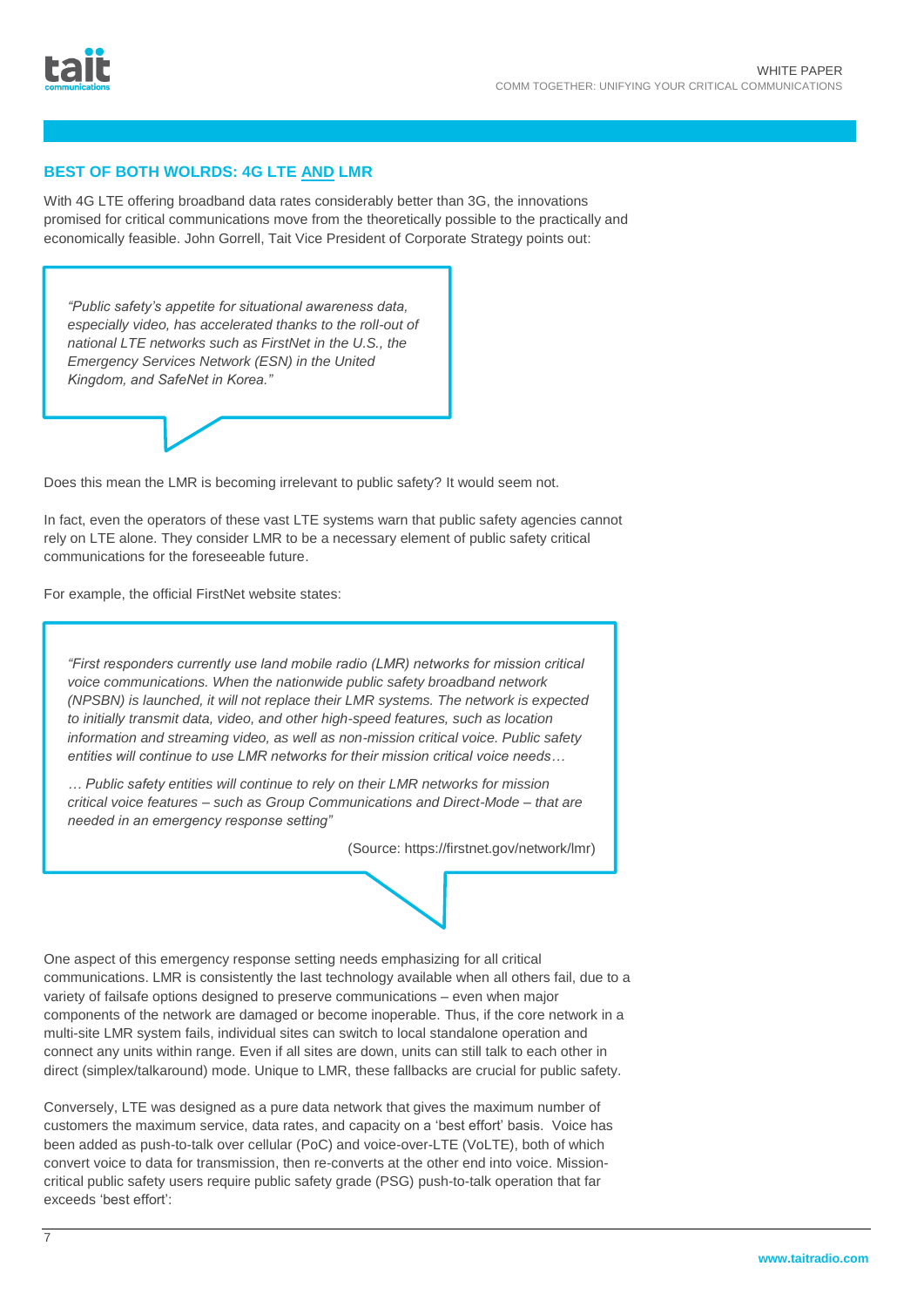*"A PSG communications system should be designed to resist failures due to manmade or natural events as much as practical. This definition includes descriptions of coverage criteria for public safety systems that must be considered as a component of system reliability and elements of resiliency that ensure a rapid return to optimal performance….*

*…PSG when applied to a public safety service or function (such as PTT) should focus upon what differentiates that service from a similar type commercial network supported service."*

(Source: National Public Safety Telecommunications Council (NPSTC) 'Defining Public Safety Grade Systems and Facilities' Final Report 5/22/2014)

# Until recently, public safety users trialing PTT over cellular (PoC) discovered that many versions fell far short of public safety grade and, if integrated with specific carriers, failed to work across systems. (This does not appear to be a problem for OTT versions of PoC such as EsChat which are independent of any carrier.)

NPSTC has laid out a number of specifications for public safety grade systems. including PTT. However, research has uncovered vulnerabilities in LTE networks, which could also slow the uptake for mission critical systems, until fundamental issues are addressed.

(See: [https://arstechnica.com/information-technology/2018/03/even-more-bugs-in-lte-networks](https://arstechnica.com/information-technology/2018/03/even-more-bugs-in-lte-networks-allow-eavesdropping-fake-emergency-messages/)[allow-eavesdropping-fake-emergency-messages/\)](https://arstechnica.com/information-technology/2018/03/even-more-bugs-in-lte-networks-allow-eavesdropping-fake-emergency-messages/)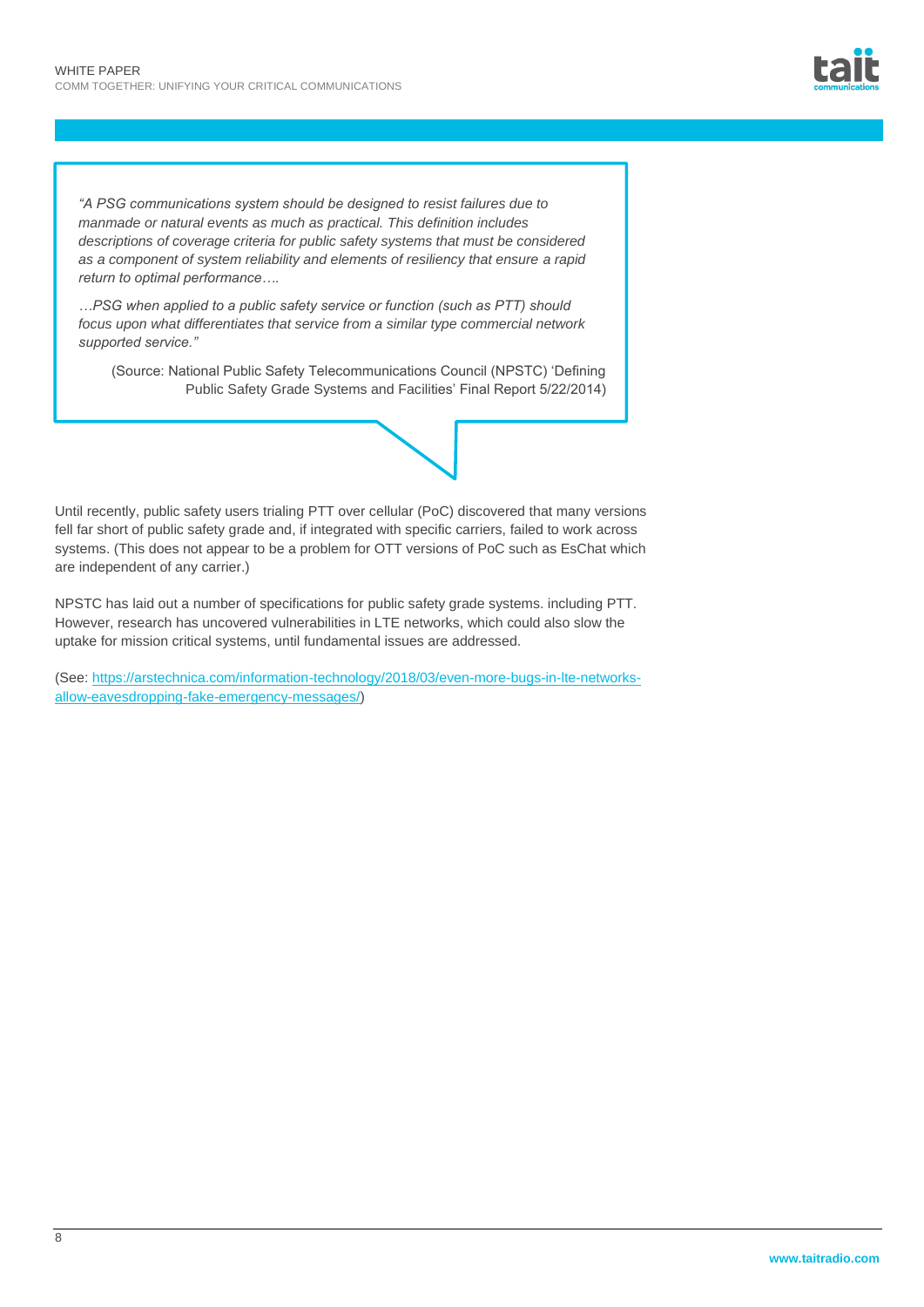# **MISSION-CRITICAL LTE?**

LMR continues to be the technology that comes closest to meeting PSG specs, after decades of field and interoperability testing, customer experience, standards and product refinement. However, LTE is catching up fast, with mission-critical additions to LTE standards being implemented in LTE-A, that could potentially revolutionize communications for public safety as well as business.

# **Fifth Generation (5G) just around the corner**

A game-changer in mobile communications, 5G is a key element of the rapidly-expanding Industrial Internet of Things. The objectives of 5G are a precise fit for critical communications users: support for more connectible devices, faster data, huge mobile data volumes, ultra-low latency, and better battery efficiency. Here's how 5G numbers stack up against 4G LTE:

|        | Latency    | <b>Throughput</b>  | <b>Connections</b>              | <b>Mobility</b> |
|--------|------------|--------------------|---------------------------------|-----------------|
|        | end-to-end | bps per connection | connections per km <sup>2</sup> | speed in km/h   |
| 5G     | $1-10ms$   | 1Gbps-10Gbps       | 1000K                           | 500             |
| 4G LTE | $30-50ms$  | 100Mbps            | 10K                             | 350             |

Standards organization 3GPP is undertaking an ambitious 5G standards plan, locking in 5G features for a smooth transition from LTE-A Pro. In other words, 5G is building upon LTE with new technologies to create massive capacity, ubiquitous mobile coverage, substantial performance advantages and network flexibility.

A completely redesigned radio air interface is already developed. 5G New Radio (5G NR), prototype equipment is being trialled, as well as undergoing interoperability testing with a radically-revised 5G RAN (radio access network). Nevertheless, as 3GPP has emphasized, it will be some years before 'full 5G' is delivered to the market, indicating 5G expansion features (including 5G Vehicle-to-Everything (V2X) and 5G Industrial IoT (5G IIoT)) are still work-inprogress.

These expansion features are all critical for machine-to-machine (M2M) communication, connected driverless vehicles, smart real-time AI-driven analysis, telepresence control, mobile computing, industrial VR and AR, robotics, and advanced automation that will transform business and society.

However, security remains a key concern for 5G. Dramatic increases in IoT-connected devices and sensors will increase risk, since many of these devices and networks carry unknown vulnerabilities because they were not designed with security in mind. While manufacturers will call on their experience in securing LTE systems, 5G is a different technology, and its security remains largely uncharted territory.

Nevertheless, one commentator recently described 5G potential:

*"5G is intended to give the perception of 100% coverage as the quality, speed and predictability of the user experience will give the impression of*  full coverage, continuous availability and infinite capacity whether the user *is at rest or on the move, wherever the user is or going to."*

(Source: Sacha Kavanagh '5G vs 4G: No Contest' (September 27, 2018) https://5g.co.uk/guides/4g-versus-5g-what-will-the-next-generation-bring/)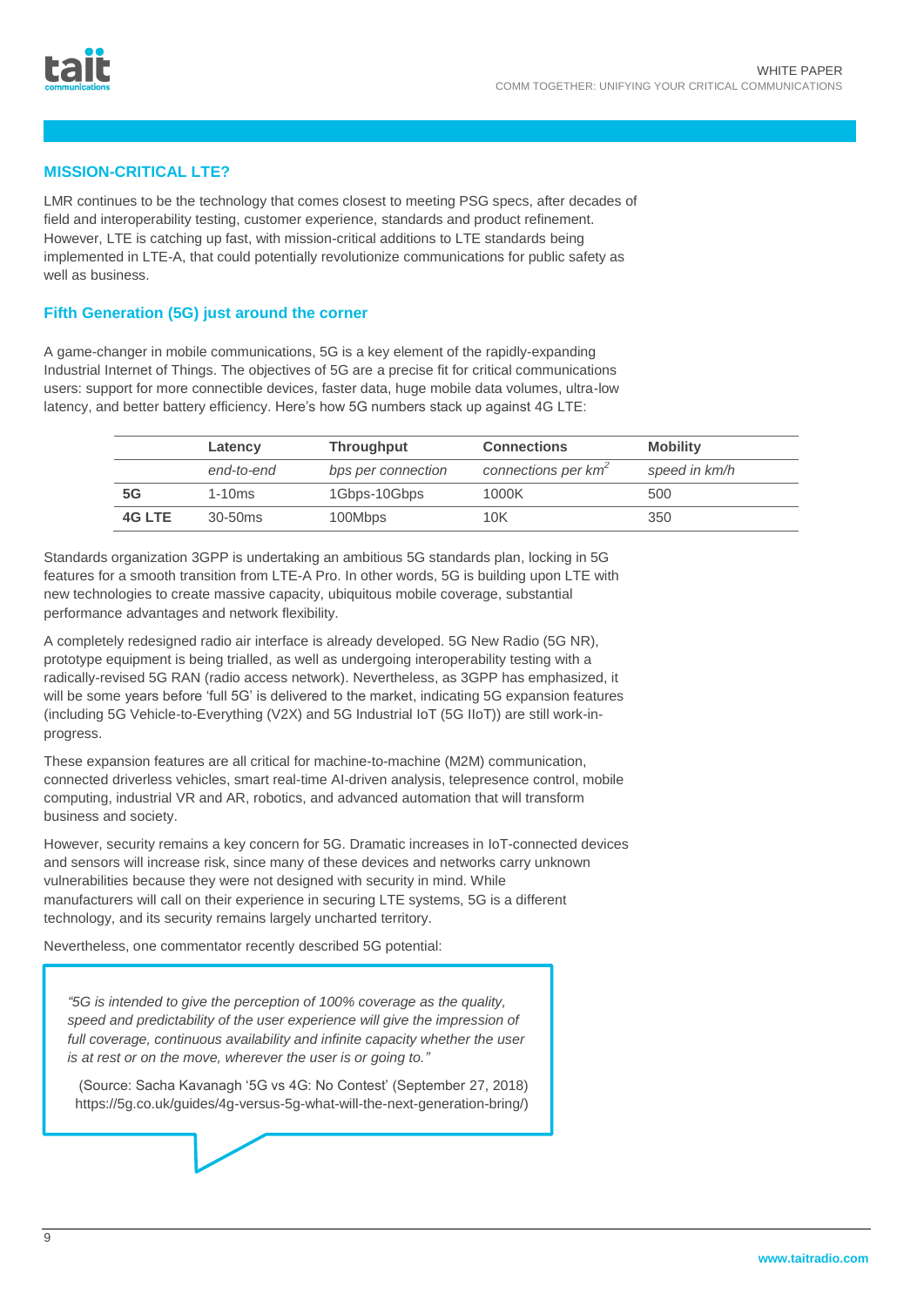



# **UNIFYING YOUR CRITICAL COMMUNICATIONS (UCC)**

Unified Critical Communications is not a new technology, but an innovative integration platform. Diverse products and communications methods (legacy, current and new) work together to present a consistent, unified user interface and experience. Voice, data, video, mobility, and presence services are seamlessly integrated across endpoints, devices, and applications via multiple bearers.

UCC amplifies the relative strengths – and counteracts the weaknesses – of each technology, to create a robust, resilient network of networks. In doing so, it overcomes the shortcomings of these common strategies:

- Investing in a new technology that promises to do everything is a considerable gamble. It requires a costly changeout of equipment, training, and processes, and risks that existing processes and systems may not work. Unlike smartphone consumers, critical communications operators cannot afford interruptions to their LTE communications
- Real-life integrations often do not go far enough, leading to a collection of communications subsystems that appear internally integrated, yet managed separately, and only loosely connected. Getting them to work together – coordinating overall performance, monitoring security, and administering consistent access control – is complex and costly.
- Integration through proprietary interfaces can severely constrain interoperability, locking organizations into buying only from vendors that support that proprietary connectivity.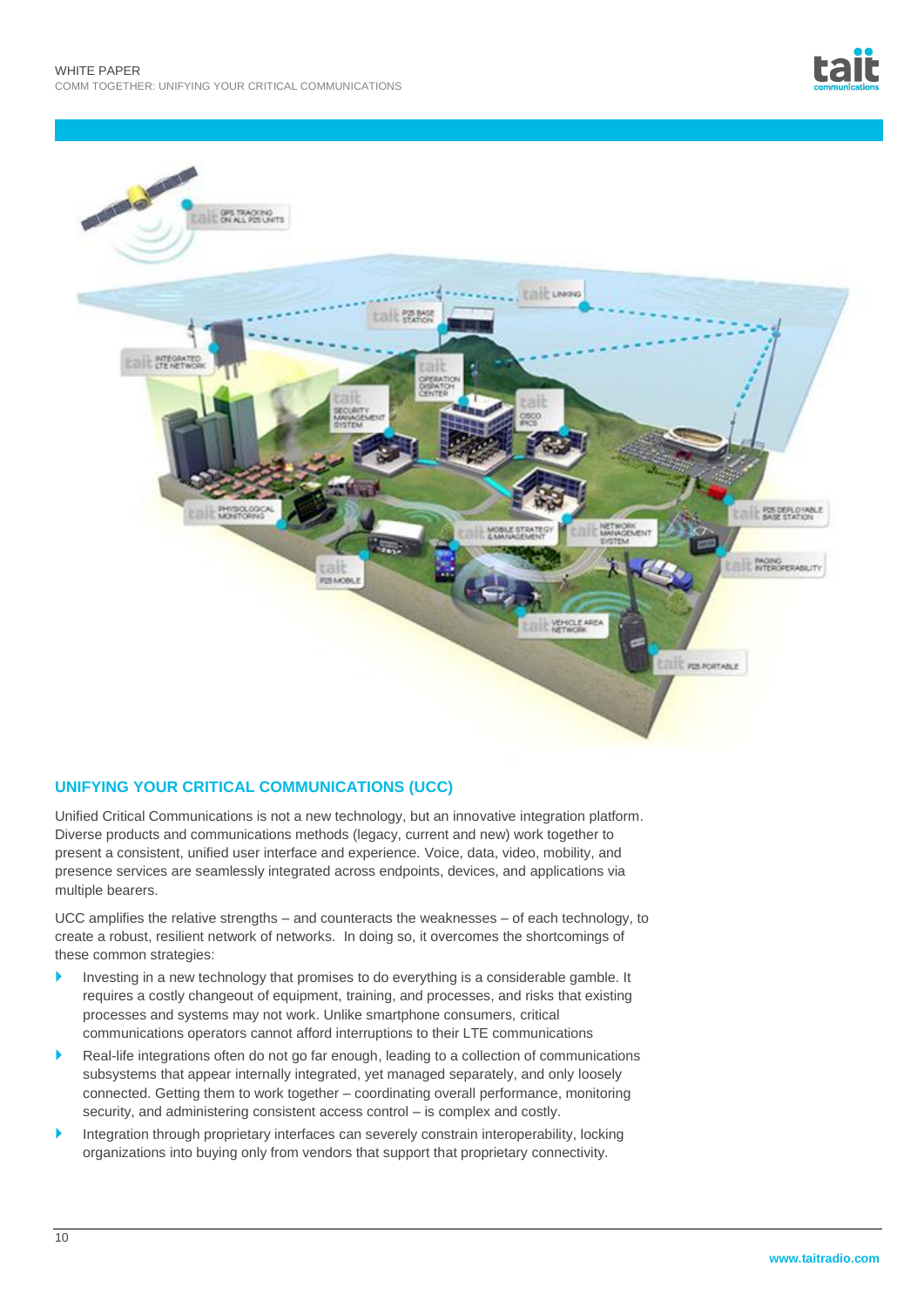Moving beyond those piecemeal integrations, UCC seamlessly integrates any combination of voice, data, text, images, or video. The system itself automatically selects the best network to deliver these quickly, reliably and securely across various devices, endpoints, and applications – without user input. UCC dynamically adopts the best delivery method available at that moment, whether it is LMR, WiFi, 3G/4G cellular, Private LTE, Satellite, etc. Endlessly flexible, UCC supports the most appropriate aspects of existing technologies while accommodating future developments such as 5G.

# **Increase Operating Efficiency**

A Unified Critical Communications network can be configured to select the appropriate bearer for each communication, based on your criteria. You establish the priority – reliability, cost, power usage, timing, or availability – to meet your business requirements.

# **Increase Productivity**

No longer are you restricted to communicating with your workers via status messages or voice. Unified voice and data across multiple networks means you can share information with the right people, by the fastest and most reliable method.

# **Enhance Interoperability**

With a choice of bearer always available, you can communicate dynamically with contractors and other agencies and organisations, across any network you have in common. You can even implement a secure BYOD policy for your workers.

# **Reduce Overheads**

Without the overhead of a single, all-encompassing network across your entire coverage area, you are free to choose the quality and cost criteria for any group, situation or function.

# **Increase Coverage**

No single technology can provide communication across the diverse terrain, variable demand and proliferating data that your organisation needs. Designed to your exact requirements, a Unified Critical Communications system minimizes coverage "black spots**".**

## **Keep Workers Safe**

Workers who understand and trust their communication networks feel safer and more confident. They know that should an accident, injury or emergency occur, they are not alone. Worker safety features, location data and alerts can operate across different networks and provide real time visibility, so you know instantly when and where help is needed.

# **Tailor Solutions To Your Needs**

Different industries and regulations, different operating processes, different environments and the availability of different network types will all influence your choices.

## **Future-Proof Your Investments**

What's available today is just the beginning. The right technology choice can mean the difference between stranded investments, and communications that continue to take advantage of open standards and future developments**.**

## **Scale Your Solution**

A unified approach to communication means you can keep your options open. You can start small today, then add more network bearers, new developments and applications as your organization grows, your options expand, or your requirements change.

## **Safeguard Communications Resilience**

Loss of communication at any level can be costly – even life-threatening. Building redundancy into a typical single-bearer solution carries a high capital overhead too. A unified solution gives you multiple levels of redundancy, avoiding any single point of failure automatically**.**